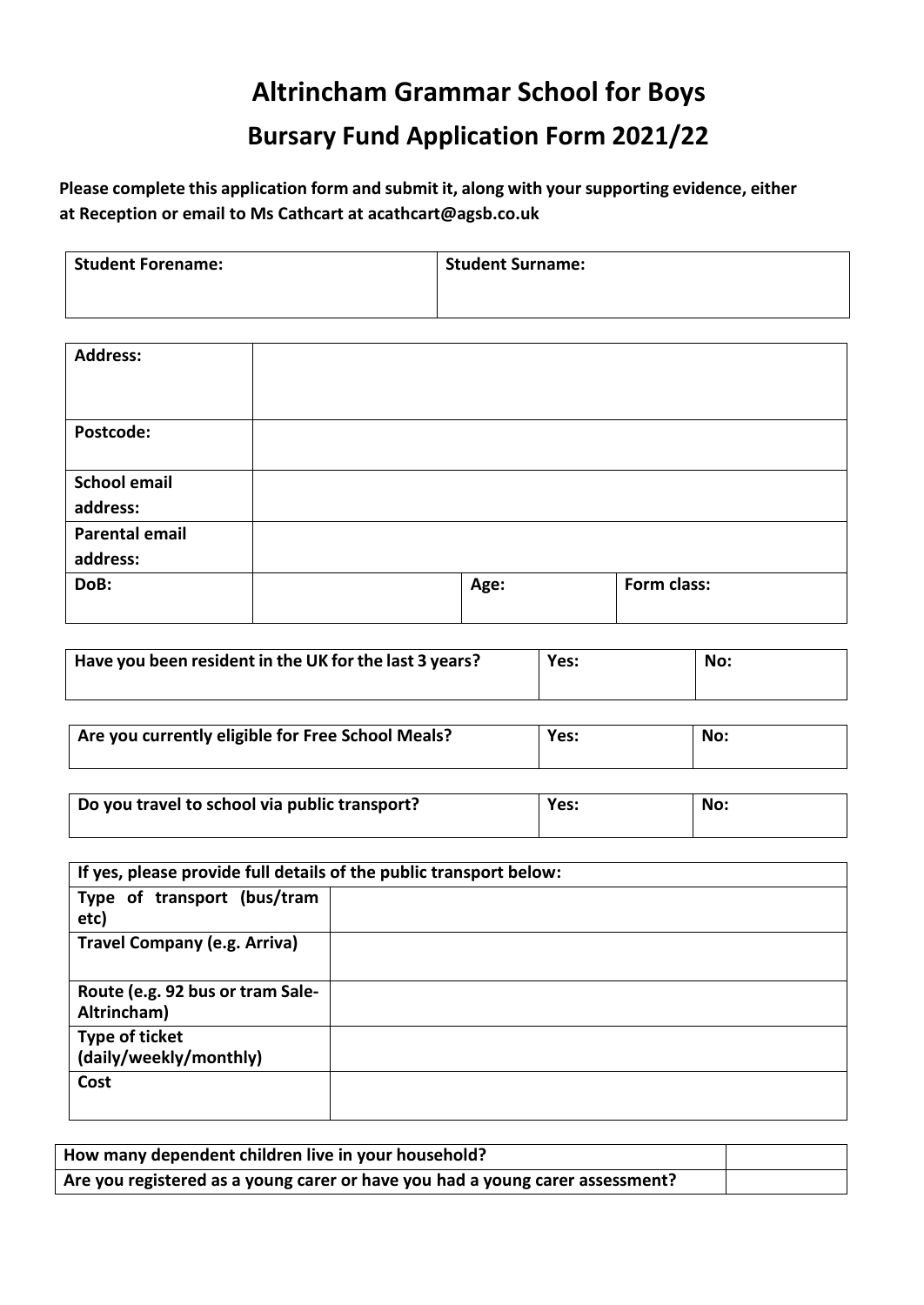## **Bursary Criteria**

In order to qualify for the Bursary, students must be in Year 12 and Year 13, aged at least 16 and under 19 on 31<sup>st</sup> August 2021. They must also must satisfy the residency criteria as stated in the document EFA Funding Guidance for 2021-2022 (available on the DfE website www.education.gov.uk) The bursary is paid to assist students' education at Altrincham Grammar School for Boys and will be paid only if attendance and behaviour meet the required standard. Students can apply for one of three categories of Bursary. Please circle which criteria apply to you:

| 1. Vulnerable Bursary: High Priority                                                                                                                                                                     |            |           |  |
|----------------------------------------------------------------------------------------------------------------------------------------------------------------------------------------------------------|------------|-----------|--|
| Eligible students can receive a Bursary of up to £1,200 for the academic year. They will meet one of<br>the following criteria and provide the necessary stated evidence:                                |            |           |  |
| Student is in receipt of Income Support or Universal Credit<br>(Evidence required – award notice of Income Support or Universal Credit)                                                                  | <b>YES</b> | <b>NO</b> |  |
| Student is in Care or is a Care Leaver<br>(Evidence required - letter from Local Authority)                                                                                                              | <b>YES</b> | <b>NO</b> |  |
| Student is in receipt of Disability Living Allowance, Personal Independence<br>Payments, Employment and Support Allowance or Universal Credit<br>(Evidence required - award notice for relevant payment) | <b>YFS</b> | <b>NO</b> |  |

| 2. Discretionary Bursary: Medium Priority                                                                                                                                                                                                                                       |            |           |  |
|---------------------------------------------------------------------------------------------------------------------------------------------------------------------------------------------------------------------------------------------------------------------------------|------------|-----------|--|
|                                                                                                                                                                                                                                                                                 |            |           |  |
| Eligible students can apply for contributions towards the cost of transport, uniform, essential<br>course equipment, trips, exam resit fees, university open days etc. Amounts paid will be subject to<br>the number of students in the category and the availability of funds. |            |           |  |
| Student is eligible for Free School Meals                                                                                                                                                                                                                                       | <b>YES</b> | <b>NO</b> |  |
| (No evidence required – this can be verified by the school)                                                                                                                                                                                                                     |            |           |  |
| Student is living in a household where the parent(s)/carer(s) are in receipt of<br>$\bullet$<br>income support                                                                                                                                                                  | <b>YES</b> | <b>NO</b> |  |
| (Evidence required – award notice for relevant payment)                                                                                                                                                                                                                         |            |           |  |

## **3. Discretionary Bursary: Low Priority**

Eligible students can apply for contributions towards the cost of transport, uniform, essential course equipment, trips, exam resit fees, university open days etc. Students will be considered for financial support, subject to availability of funds, after those in the other priority groups have been awarded, and support is not guaranteed.

| Student is living in a household where the gross annual household income is   YES | <b>NO</b> |
|-----------------------------------------------------------------------------------|-----------|
| less than £25,000                                                                 |           |
| (Evidence required - P60/tax return/three most recent wage slips/self-            |           |
| employed tax return)                                                              |           |

**Please tick this box to confirm that you have attached the evidence required for your application. Applications without the relevant evidence cannot be processed.**